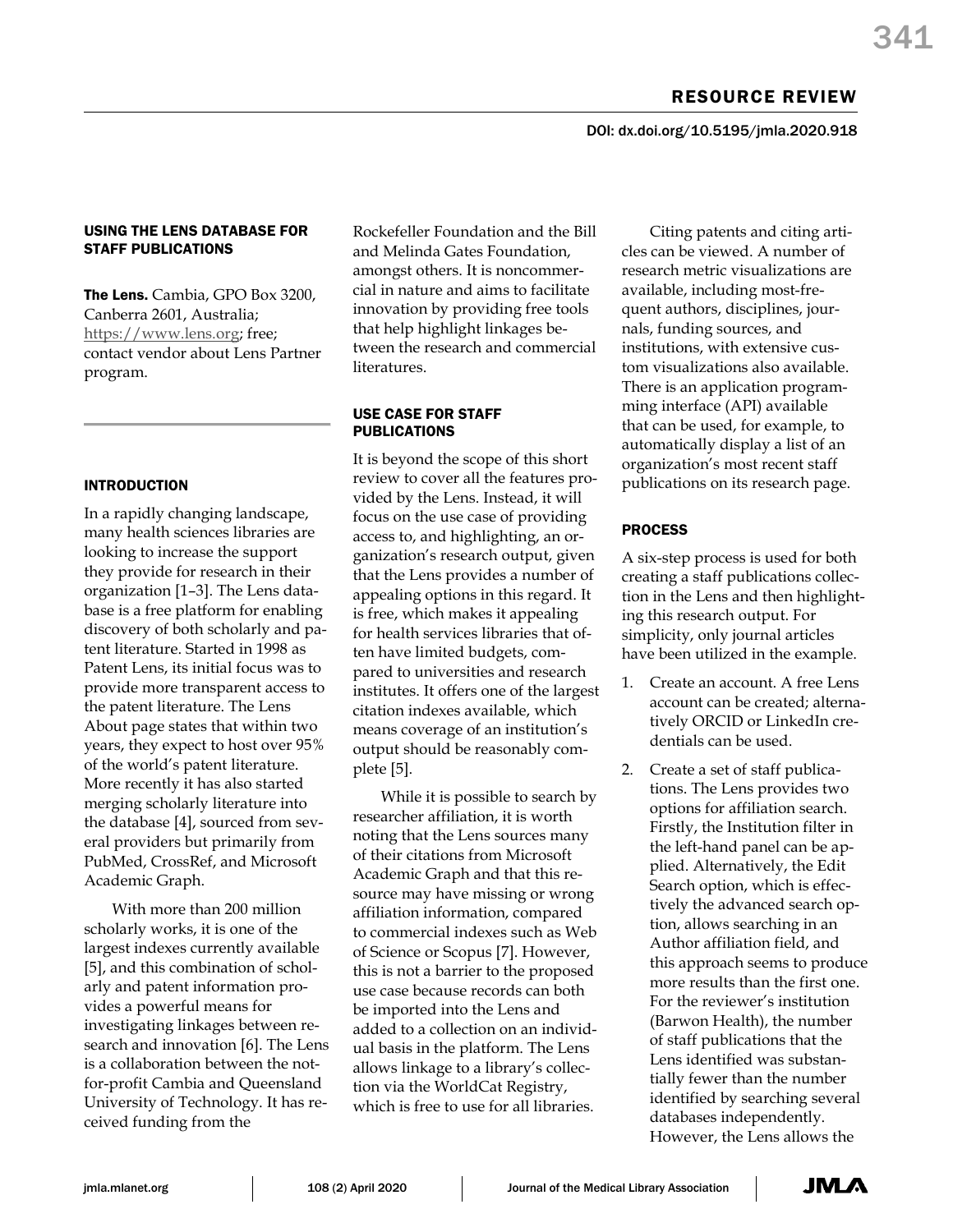### DOI: dx.doi.org/10.5195/jmla.2020.918

importation of external records, so it is possible to identify staff publications separately and simply use the Lens as a holding platform for these records. This can be achieved by creating a Collection in the Work Area and then importing a set of identifications (IDs), such as digital object identifier (DOI), PubMed ID (PMID), and more. The set should appear almost instantly; if not, the incorrect format of the ID may have been used. For publications without such an ID, records can be identified in the Lens by search and selection, and then added to the collection.

- 3. Enable access to the library collection. The Lens provides links to some full text natively via the "Open Access" or "Full Text" links in individual records. Additionally, every scholarly record has a "Find full-text at your institution" link, which can be connected with the WorldCat Registry [8]. Libraries that use OCLC products would generally already have an entry in this registry. The WorldCat Registry is free for all libraries (and several other types of institutions), so an entry can be created to facilitate access to a library's collection. This can be achieved by including the link resolver in the OpenURL Resolvers section, and the Internet protocol (IP) range (including any proxy IP for offsite access) in the IP Addresses section. As an aside, the combination of linkage to a library's collection and a large index with many search options means that the Lens platform could potentially function as a form of a free discovery layer.
- 4. Set Collection access level. Once a collection of staff publications has been created, then the access level can be set. The default is Restricted (only account holder can view), but this can be changed to either Limited (anyone with the link can view) or Public (discoverable by search). As an example, the 2019 journal article research output for Barwon Health can be viewed at [Barwon Health](https://link.lens.org/mLMs3qRZy0j)  [Research Output -](https://link.lens.org/mLMs3qRZy0j) 2019. If the sort option for a Collection is changed, then the resulting uniform resource locator (URL) is persistent. In this way, it would be possible to create links that, for instance, display the most recent publications first or show staff publications that have been cited the most.
- 5. Use research metric visualizations. By default, a collection will display several visualizations related to that collection, such as the most frequent institutions, publications over time, geographic information, authors, sources, and subjects. Via the Analysis tab, it is possible to delete, edit, and add new visualizations, and the order of visualizations can be changed by dragging them up or down. This visualization configuration can be saved as an Analysis Dashboard and is applied to that set of search results. These visualizations could be utilized in three potential ways. Firstly, by directly linking to the analysis dashboard from relevant organizational pages. Several research visualizations relating to Barwon Health publications in 2019 can be viewed in a second sample [Barwon Health Re](https://link.lens.org/vOGBrjJlo8j)[search Output -](https://link.lens.org/vOGBrjJlo8j) 2019. Secondly, to provide a more immediate

visual impact, visualizations can be downloaded as image files, uploaded to the research site, and updated as required. Finally, it is possible to place the dashboard URL inside an iframe on the research site to provide embedded live visuals. Research metrics visualizations have been used to support researcher grant applications, so this could be an additional research support service that the library provides.

6. Create researcher profiles (optional extra). These are common for large research organizations. A version of these can be created from the staff publications collection, which can be achieved by using the Authors filter on the left. A permalink to the resulting set can be obtained by using "Share Results" to obtain a shortened URL. Alternatively, the "Save Query" option allows the set to be given a title and description (which can include links), as well as to elect to receive email notifications for any new records that appear in the set. A number of sort options are available (e.g., date, times cited), and links for such sorted sets are persistent. In this manner, links can be created that highlight the output and influence (via scholarly and patent citations) of individual researchers and can be used on the research site. The Lens also provides subject limits. Using these would not match departmental research output exactly but could provide useful entry points to organizational research around a given topic [9].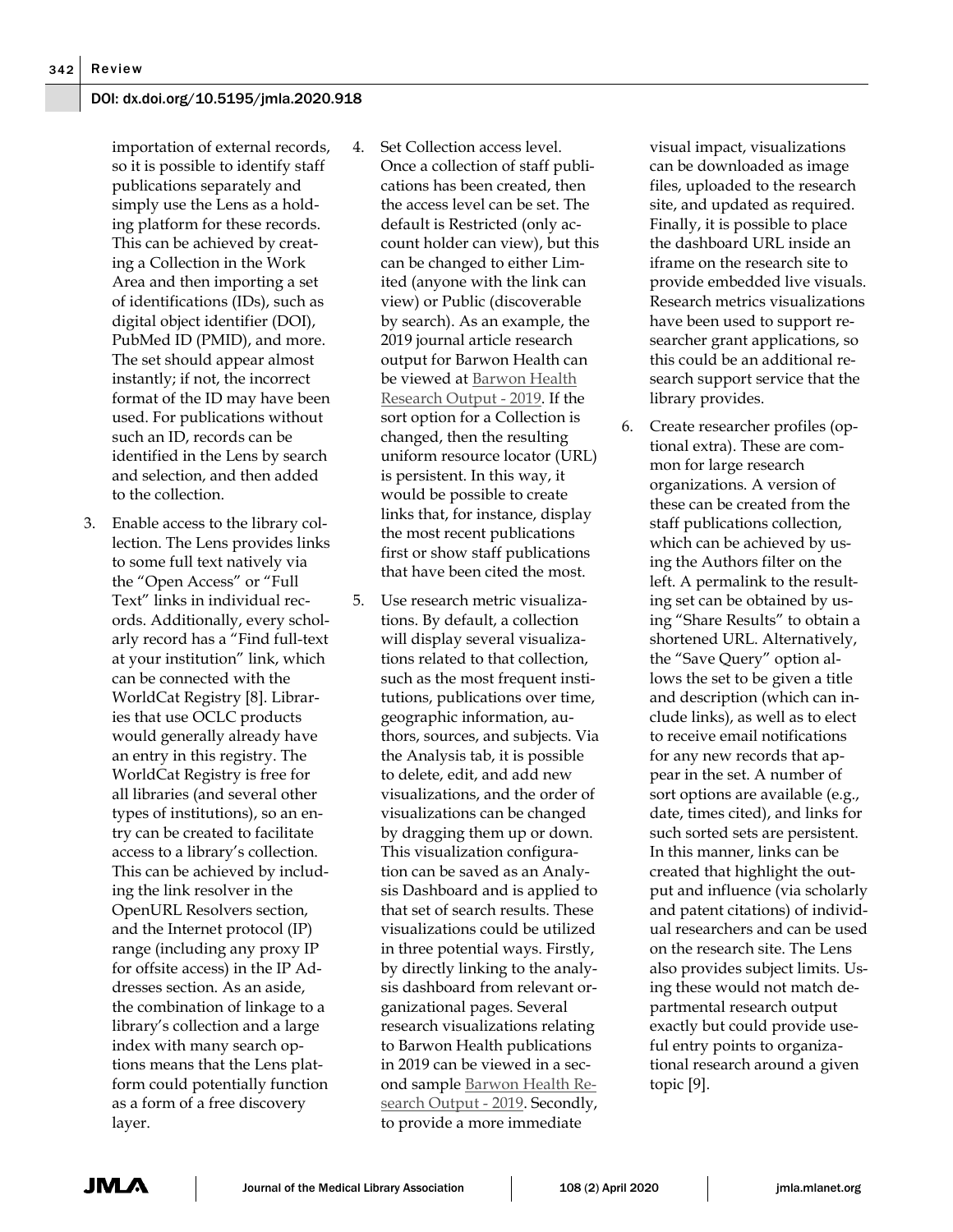$Review$  343

## DOI: dx.doi.org/10.5195/jmla.2020.918

#### ADDITIONAL USEFUL FEATURES

The process outlined above will provide an extended picture of an institution's research output compared to other approaches, such as creating a set of staff publications in PubMed or creating publication repositories using platforms such as DSpace. However, further extension of the research position is possible due to a number of additional tools in the Lens. Given their nature, their usefulness is probably more applicable to organizations that produce a substantial research output, such as research institutes, universities, or large health services. PatCite is a tool that can be used to provide insight into the relationship between scholarly works and the patents that cite them [10]. PatSeq is itself a collection of five tools that allows the searching and analysis of biological sequences (DNA, RNA, protein) in patents, including some sequences that are only disclosed in the patent literature [11]. It is worth noting that all mapped patent sequences relating to the human genome are available here. The In4M tool uses citationbased metrics to map the influence of research on industry and innovation, potentially facilitating collaborations and funding partnerships [12]. It currently covers universities and large research institutes only but will be significantly expanded in 2020 [13].

Another valuable aspect of the Lens is the ability to retrieve both citing patents and articles. For an individual record, these can be viewed via the Relevant tab. If these are then viewed in Patent or Scholar Search (via the green box that appears), it is possible to set up an email alert for new citing works via the "Save Query" option. The

situation is different for a collection. Citing patents works in the same way, and an alert can be similarly enabled. Alerting researchers to such citing patents could be a valuable service in terms of seeing how their research is being applied and could potentially inform new collaborations and directions. Articles citing a collection are not viewable as a set; only a total number is currently available via the Scholarly Citations tab. However, the Lens staff are looking to further develop capabilities in this area. It is possible to view the set of articles in the collection that have themselves been cited ("Works cited by Scholarly"). Setting up an alert as above for this set would allow identification of staff publications that have been cited for the first time and perhaps could be used as the basis for a congratulatory email to the researchers involved.

Research metrics are not just limited to organizations. By default, the Lens displays all scholarly works, so it is very easy to use the Country filter on the left to limit to a particular country's research output. This could be used to identify the most active institutions, authors, funding sources, collaborating countries, and more, while flag limits such "Cited by Patents" and "Cited by Scholarly" can be applied to highlight impactful areas.

Finally, it is worth highlighting that the Lens is guided by standards to make data findable, accessible, interoperable, and reusable, the FAIR principles, which facilitates the maximal use of research data.

### **CONCLUSION**

Library support for an organization's research can help improve patient care. Additionally, it can also help raise the profile and perceived value of the library service in the organization. Many health services have limited budgets for supporting research infrastructure and, thus, are unable to utilize many of the sophisticated research platforms that universities and research institutes use. In contrast, the Lens platform is free, and the process outlined here can be implemented at no cost. In addition to providing a platform for an organization's research output, this approach also provides additional value such as research metrics and citation impact and, thus, could be a useful resource for health service libraries.

#### ACKNOWLEDGMENTS

The author thanks Richard Jefferson, Osmat Jefferson, and Aaron Ballagh from the Lens, and Aaron Tay from Singapore Management University for feedback and suggestions.

#### **REFERENCES**

- 1. Ragon B. Alignment of library services with the research lifecycle. J Med Libr Assoc. 2019 Jul;107(3):384–93. DOI: [http://dx.doi.org/10.5195/jmla.2019.5](http://dx.doi.org/10.5195/jmla.2019.595) [95.](http://dx.doi.org/10.5195/jmla.2019.595)
- 2. Kokol P, Završnik J, Vošner HB. Bibliographic-based identification of hot future research topics: an opportunity for hospital librarianship. J Hosp Librariansh. 2018 Oct 2;18(4):315– 22. DOI: [http://dx.doi.org/10.1080/15323269.2](http://dx.doi.org/10.1080/15323269.2018.1509193) [018.1509193.](http://dx.doi.org/10.1080/15323269.2018.1509193)
- 3. Wrigley J, Carden V, von Isenburg M. Bibliometric mapping for current and potential collaboration detection. J Med Libr Assoc. 2019 Oct;107(4):597–600. DOI: [http://dx.doi.org/10.5195/jmla.2019](http://dx.doi.org/10.5195/jmla.2019.764) [.764.](http://dx.doi.org/10.5195/jmla.2019.764)